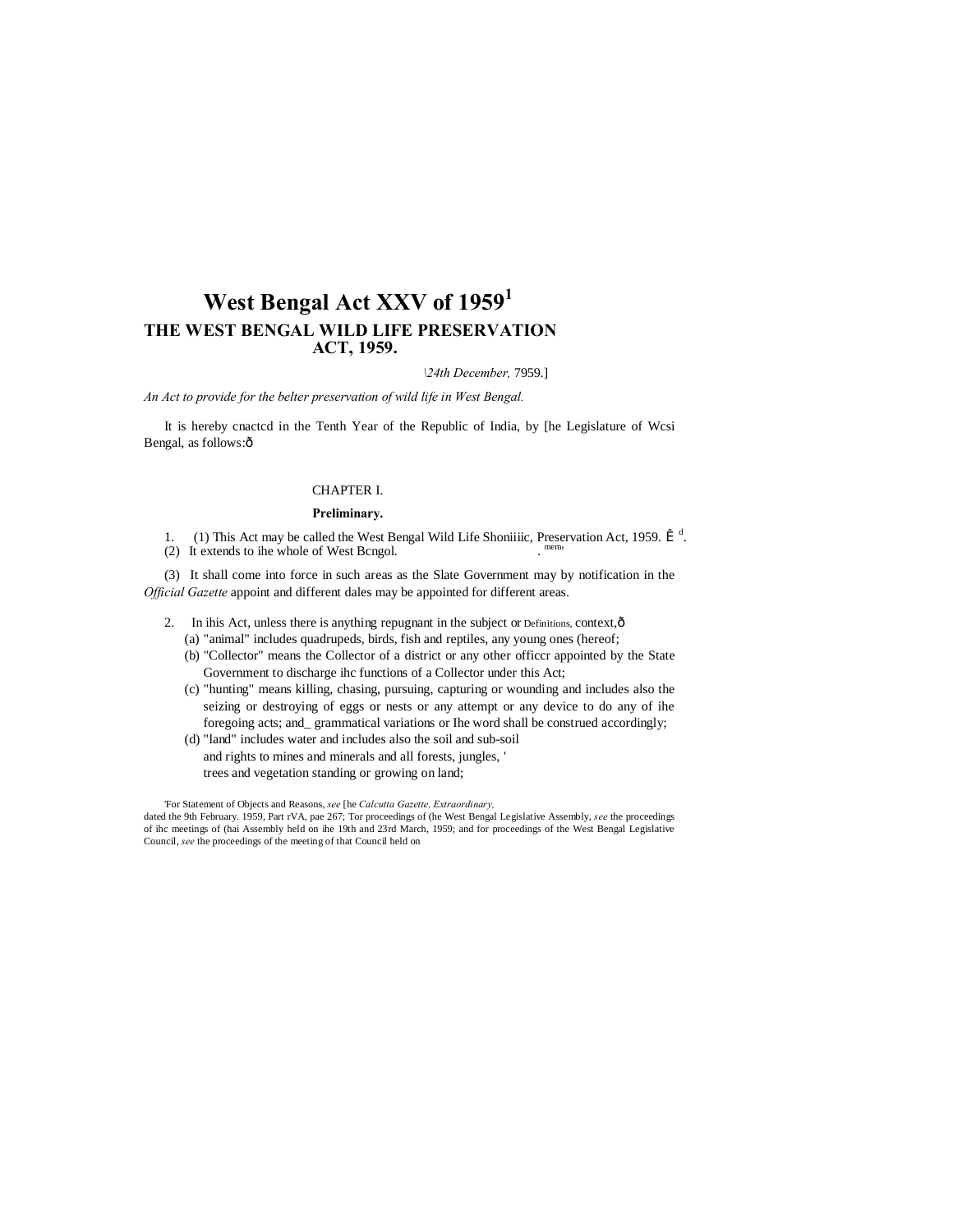# **[West Ben. Act**

*(Chapter //.—Authorities under the Act.—Sections 3, 4.)*

(c) "licence" means a licence issued under this Acl;

- {0 "prescribed" means prescribed by rules made under this Act;
- (g) "irophy"means any dead animal or any part of any animal or any eggs or nests, preserved as a relic or for show;

*Explanation.* $\hat{o}$  Part of an animal includes the head, horn, antlers, skin, tusk, toolh, bone, claw, hoof, hair or feather, but does not includc any article manufactured or prepared therefrom;

(h) "wild life" or "wild animal" means any animal specified in the First or the Second Schedule, when in a wild state.

# **CHAPTER U.**

#### **Authorities under the Act.**

| Appoin         | 3. (1) The State Government may for the purpose of this Act appoint the following |                                                             |  |  |  |  |
|----------------|-----------------------------------------------------------------------------------|-------------------------------------------------------------|--|--|--|--|
| tment          | officers, namely: ô                                                               |                                                             |  |  |  |  |
| or<br>ofiicers |                                                                                   | (a) A Chief Wild Life Preservation Officer for West Bengal. |  |  |  |  |

- (a) A Chief Wild Life Preservation Officcr for West Bengal,
- (b) Regional Wild Life Preservation Officers,
- (c) Divisional Wild Life Preservation Officers,
- (d) Game Wardens, either honorary or stipendiary, and
- (e) such other officers and servants as it deems necessary,

(2) All such appointments may be made either by name or by virtue of office.

(3) Honorary Game Wardens shall hold office for a period of one year:

Provided that the State Government may terminate the tenure of office of an Honorary Game Warden earlier, if in its opinion, his services arc no longer required.

> 4. (1) The powers, duties and functions of ihc officers referred to in subsection (I} of section 3 shall be such as are mentioned in this Act or as may be prescribed.

> (2) All officers referred to in clauses (a), (b), (c) and (d) of subsection (1) of section 3 shall be deemed to be public servants within the \*

.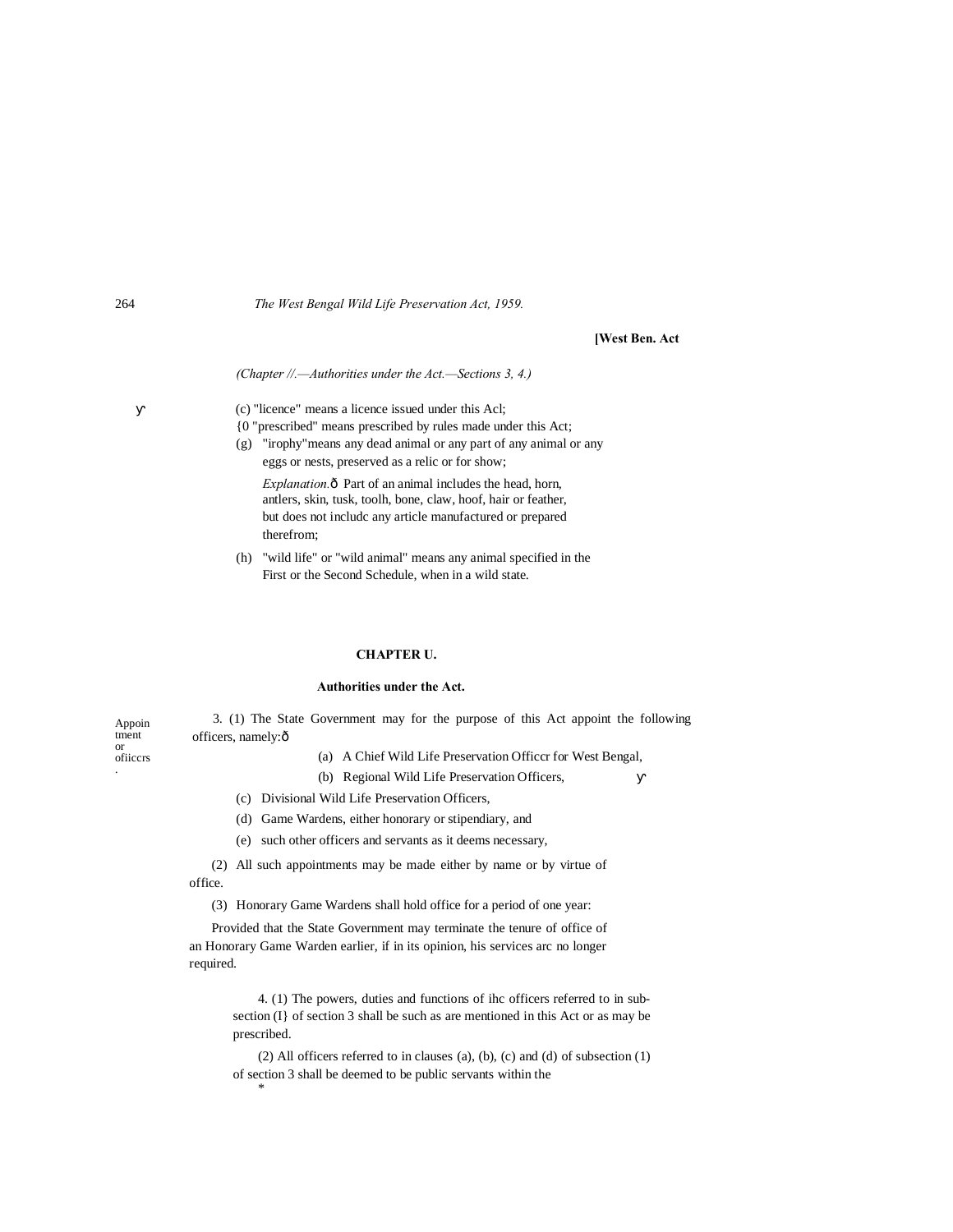## XXV of 1959.]

*(Chapter HI.—Hunting of Wild Animals.—Sections 5-8.)*

### CHAPTER III,

#### Hunting of Wild Animals.

5. No person shall hunl any wild animal except under a liccnce and in accordance wilh prescribed conditions specified in such liccnce.'

**265** Ikclll'c. Prohibition ofhuniing wild animals exteplunder

Close time.

6. (1) The Siaie Government may, by notification in the *Official Gazette,* declare the whole year to be a close lime for wild animals mentioned in the First Schedule and may, by like notification, declare what period or periods during the year shall be close time for animals referred to in the Second Schedule.

(2) During the colse lime specified for any wild animal, it shall not be lawful to hunl such wild animal anywhere within West Bengal, where Lhis Aci is in force:

Provided that if the State Government thinks il fit to do so in the public interest, it may authorise any person, institution or authority to hunt, even during the close time, any kind of wild animal, for collecting specimens for scientific or educational purposes.

(3) The Stale Government may, if il thinks fil to do so in the public interest, at any lime, make any alterations or changes in any of the Schedules.

7. (!) No person shall hunt any wild animal from or by means of a wheeled or mechanically propelled vehicle on land or by aircraft.

(2) No person shall use a motor car, motor cycle, or aircraft for the purpose of killing, driving or stampeding any wild animal.

(3) No person shall hunt any wild animal wilh poison or poisoned weapons,

(4) No person shall for the purpose of hunting wild animal sei fire to any vegetation,

(5) No person shall use any artificial light for the purpose of hunting any wild animal (exccpt in the case of carnivora).

(6) No person shall hunl any wild animal (except pigs, bears and carnivora) between one hour after sunset and one hour before sunrise.

(7) No person shall hunt any wild animal on a salt-lick or waier- hole or on paths and approaches to ihe same.

8. (') Any person desiring to obtain a liccnce shall apply lo the Divisional Wild Life Preservation Officer concerned.

(2) Upon the receipt of such application, ihe Divisional Wild Life Preservation Officer shall, after making such enquiries, if any, as he

Procedure Tor obi aining licencc.

Restrictions on ihc methods of hunting.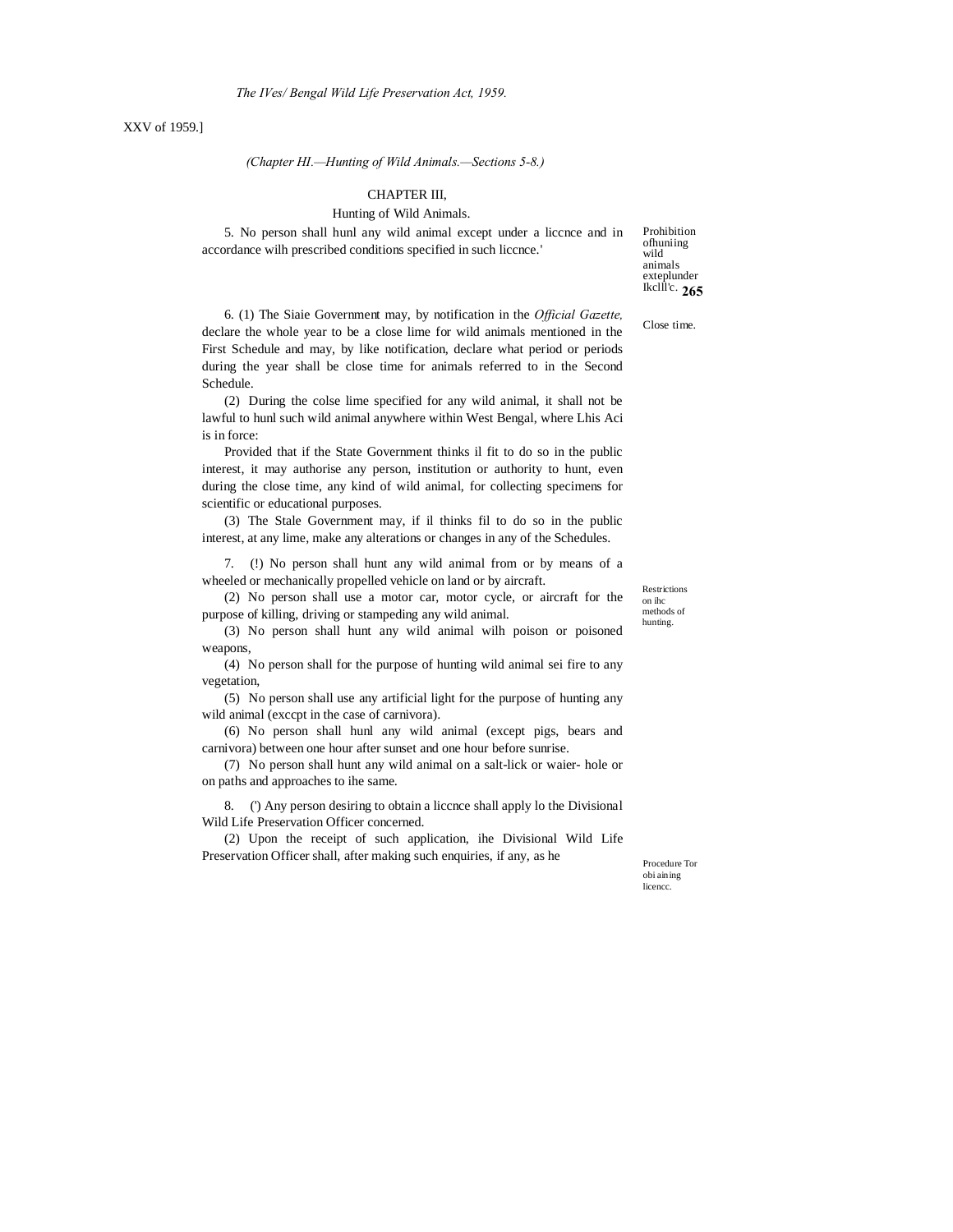**[West Ben. Act**

#### *(Chapter HI.—Hunting of Wild Animals.—Sections 9, 10.)*

(3) Where the Divisional Wild Life Preservation Officcr refuses to gram a liccnce to any person, he shall record in writing Ihe reasons for such refusal and fumish to ihe person on request a brief statement of the same unless in any case he records his opinion that it will not be in the public interest to furnish such statement.

(4) Any person aggrieved by the refusal of a liccnce may appeal within thirty days of the date of the order and in the prescribed manner lo the Regional Wild Life Preservation Officer concerncd. No such appeal shall be disposed of unless the appellant has been given an opportunity of being heard. An order passed in appeal shall, subject to the provisions of sub-section (5), be final and conclusive.

(5) The Chief Wild Life Preservation Officer may, on his own motion or on the motion of any person aggrieved, at any time revise any order passed under sub-seclion (4) and his order on such revision shall be final and conclusive:

Provided that no order shall be passed in revision which adversely afreets any person unless such person has been given an opportunity of being heard.

(6) The fee for a licence shall be as may be prescribed.

9. (I) Every licence granted under this chapter shall be valid for such period as may be prescribed.

caned I aii on of liccnccs.

(2) The Divisional Wild Life Preservation Officer may, at any lime, ir he is satisfied that the holder of a licence has failed to comply with the

conditions specified in the licence, cancel such licence, after giving the holder an opportunity of being heard. Where a licence is cancelled as aforesaid, any person aggrieved shall have the same right of appeal and revision as if the licence had been refused.

10. (1) The holder of every licence shall keep a record containing such particulars as may be prescribed, of all wild animals hunted by him during the currency of the licence.

Li'wnceholdcrio keep iLcord.

(2) Not later than thirty days after the expiry of his licence, the holder of the licence shall surrender his licence and also the record referred lo in subseclion (I) to the Divisional Wild Life Preservation Officer concerned and shall also furnish him with a declaration in the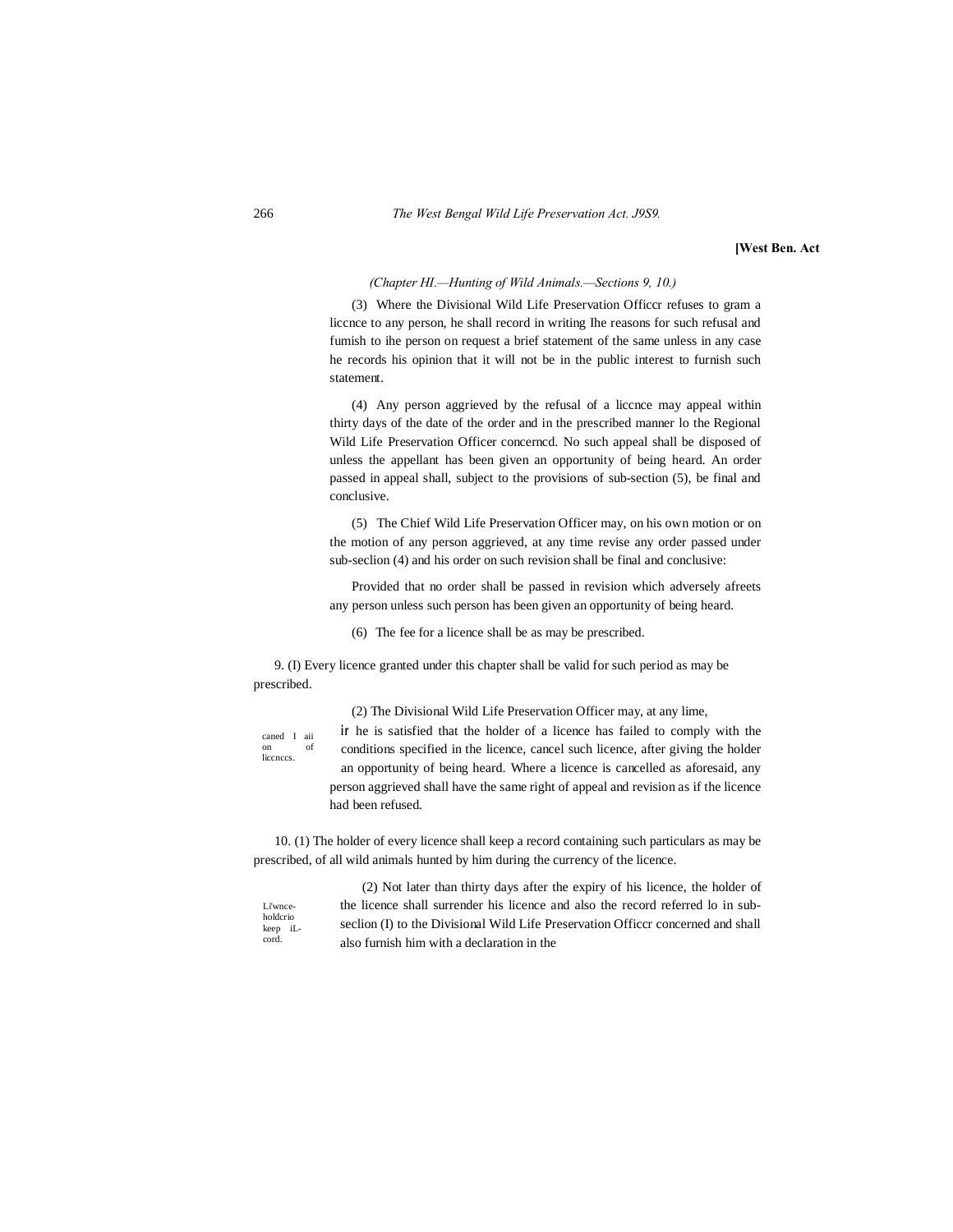■■''y ^^^^^^y^^^\ v ^'A^SS"^x ^:™^^> ^- >>>™--t:' ?L:^L:v;' > ''i:L^''- - - ^ v . ^ v .. ...vi.'TVV-.>.--• ''%<sup>v</sup> :

*The* IVe.ti *Bengal Wild Life Preservation Act, J 959.* 267

XXV or 1959.]

*(Chapter IV,—Wild Life Sanctuaries,—Sections J I, J 2.)*

### CHAPTER IV.

#### **Wild Life Sanctuaries.**

11. (I) If ihe Stale Government thinks it fit to do so in Ihc public interest, it may in respect of any area which in its opinion is fil lo he a Wild Life Sanctuary, issue a proclamation in the *Official Gazette—*

- (a) stating thai in its opinion, ihe area is fit to be a Wild LiTc Sanctuary and that the Siaie Government intends lo acquirc such area for establishing a Wild Life Sanctuary;
- (b) specifying as nearly as possible the situation and the limits of such area.
- (2) Upon the issue of such a proclamation, $\hat{\text{o}}$ 
	- (a) no person shall cut down any tree or vegetation or clear any forest or jungle or hunl any wild animal wilhin such area;
	- (b) an officer of Government generally or specially empowered in this behalf may enter upon such land with workmen and other suitable persons and make surveys and measurements, dig and bore into the soil or sub-soil or mark out boundaries by cutting trenches or ditches, or setting up hedges, fences, railings, walls or pillars as may be necessary.

(3) After a period of ai least three months from the dote of such proclamation, ihe Slate Government may, by notification in ihe *Official Gazette,* declare the area lo be a Wild Life Sanctuary and thereupon the area shall be a Wild Lite Sanctuary and the land comprised in such area shall vest in the State Free from all interests and incumbrances in favour of any person, except so much of such land as has already vested in the State under the West Bengal Estates Acquisition Act, 1953.

(4) For the purposes of this section, it shall be sufficient to specify the situation and the limits of any area by roads, rivers, bridges or other wellknown or readily intelligible boundaries.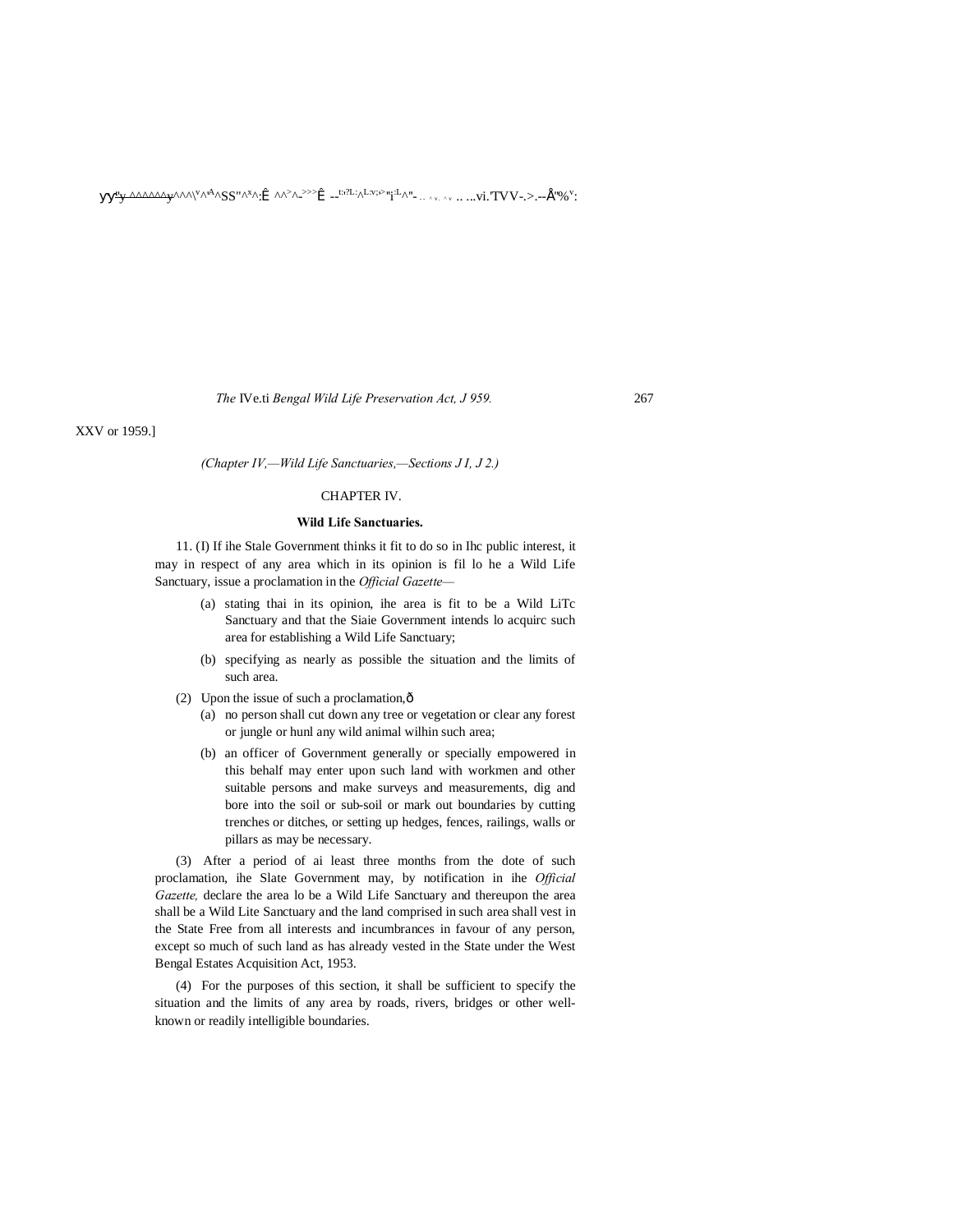12. (I) Any person whose land or interest in land or incumbrance in land vests in ihe Stale under sub-seclion (3) of section 11, may apply to the Collector within Iliree months of the issue of the declaration under that subscction for the determination and award of compensation to be paid to him.

(2) Every such application shall describe the land or ihe nature and extent of the interest or incumbrance of the applicant in the land, as the

> Wild Ufc Sanctuaries.

\Vc5(Ben.  $Ael I uT$ <br>[y54.

> Principles lo tic fallowed in fixing<br>compensation.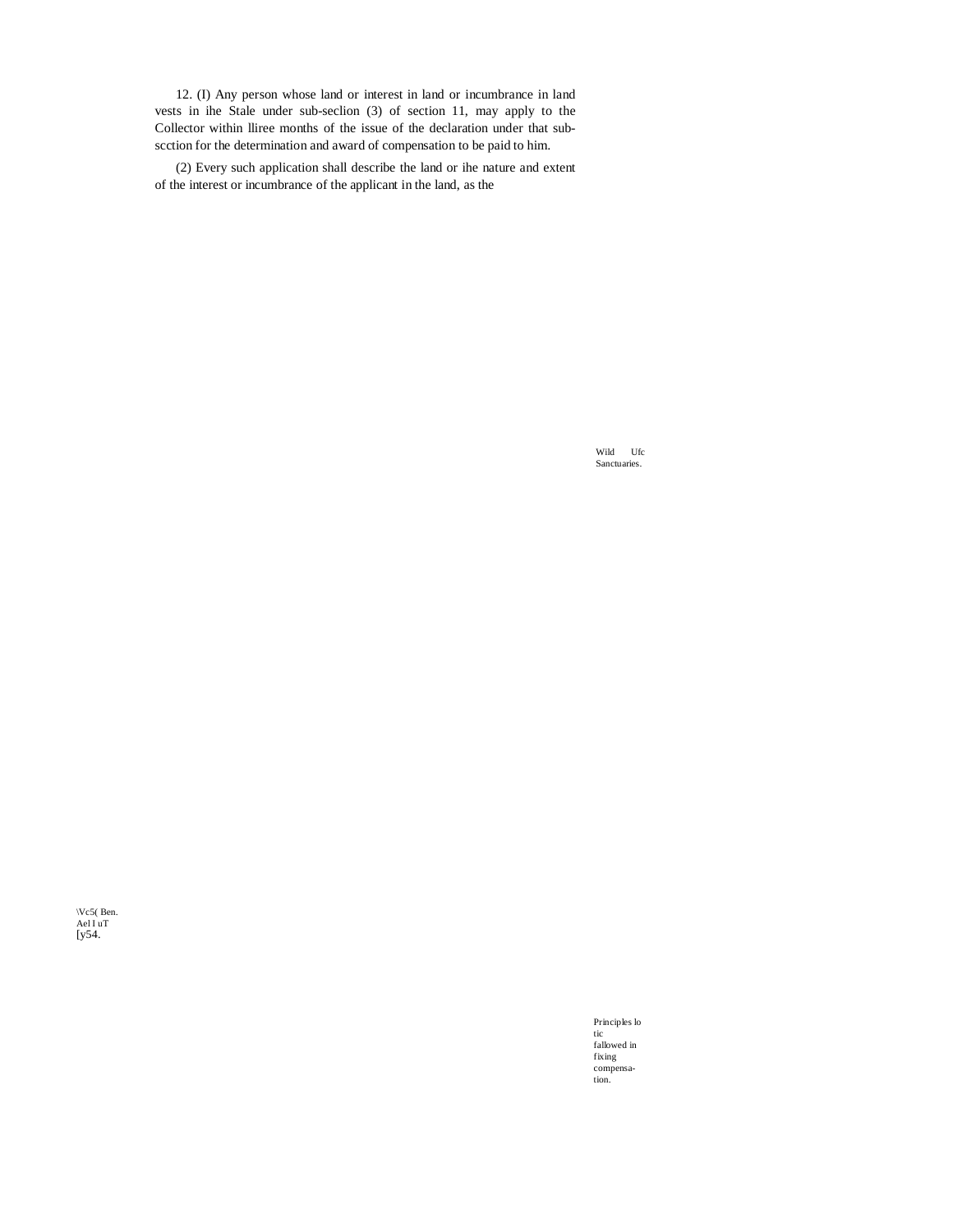#### **[West Ben. Act**

*(Chapter IV.—Wild Life Sanctuaries.—Sections 33-15.)*

(3) The amoum of compensation payable shall be ihe price, which, in the opinion of ihe Collector, the land or the interest or the incumbrance would have fetched in the open market if it had been sold on ihe date of the declaration.

(4) In determining ihe amount of compensation payable under subsection (3), ihe Collector shall give the applicant an opportunity of being heard and shali also lake such evidence and make such enquiries, if any, as he thinks fit.

(5) An appeal shall lie to the Commissioner of the Division in which Ihe area is situated against an order of ihe Collector determining and awarding compensation. Any order passed on such appeal shall be final and conclusive.

13. (U Where the amount of compensation awarded under this chapter does not exceed Rs. 5,000, it shall be paid entirely in cash, within one year from ihe dale of (he lasl order awarding compensation.

payment of compensation.

Manner of

(2) Where the amount of compensation awarded under ihis chapter exceeds Rs. 5,000, a sum of Rs. 5,000 shall be paid in cash within one year from the date of ihe last order awarding compensation, and the remainder shall be paid in bonds carrying interest al 2j per ceni. per annum on the total sum awarded (less ihe sum of Rs. 5,000 paid) with effect from such dale and payable in len equal annual instalments, the first annual instalment being due on the day one year after such date.

14. No person shall hunt any animal in any Wild Life Sanctuary:

Prolii billon ofhuniing in Wild **Sanctuaries** 

Permit to enter or reside within WiMLife **Sanctuary** 

Provided thai the Regional Wild Life Preservation Officer concerned, may, if he thinks thai ii is necessary that any animal should be hunted, for better preservation of olhcr animals, authorize any person whom he deems suitable to hunt ihe first-mentioned animals, either temporarily for a specific period or permanently, and with or without any licence.

15. No person other than, $\hat{o}$ 

(a) a public servant on duty,

(b) any person passing along a public highway running through a Wild Life Sanctuary,

shall enter or reside within a Wild Life Sanctuary except under a permit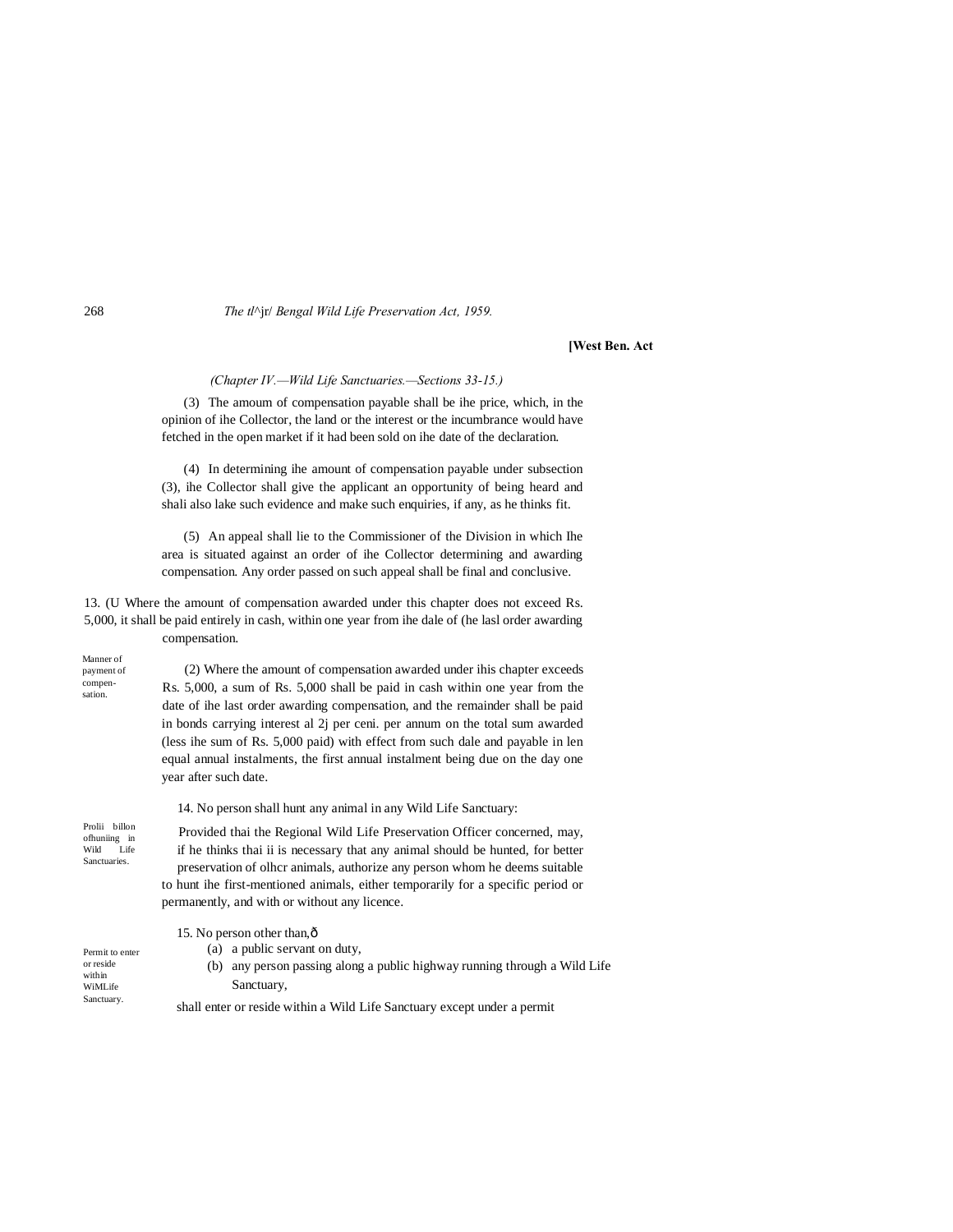#### XXV of 1959.]

*(Chapter V.—Business in Trophies and Pet Animals.—Sections J 6, J* 7. — *Chapter VI.*—*Offences and Penalties.—Sections 18, 19.)*

#### CHAPTER V.

#### **Business in Trophies and Pet Animals.**

16. (I) No person shall carry on the business of a trophy dealer or a dealer in pel animals exccpi under and in accordance with [he conditions of a business certificate granted under ihis chapter.

(2) Nothing in this scciion shall require any person lo obtain a business certificateô

- (i) for possessing pet animals, not exceeding twelve in number, or
- (ii) for possessing trophies which have been lawfully acquired by him,

provided such animals or trophies are kepi by him for his; individual use or bene fit.

17. (J) A business ccrtificatc referred to in section 16 may be issued by the officer prescribed in ihis behalf on application made in that behalf and on payment of such fees as may be prescribed.

(2) Every such business certificate shall be valid for one year from the date of issue.

(3) Every holder of such business certificate shall keep such record and submit such return lo the officer referred to in sub-section (I) as may be prescribed.

#### CHAPTER VI.

#### **Offences and Penalties.**

18. (I) Any person who contravenes the provisions of section 5, subsection (2) of scetion 6, section 7, section 10, section 14, section 15, subsection (1) of section 16 or sub-section (3) or section 17, shall be guiliy of an offence under this Act and shall, on conviction, be punished with imprisonment wliich may extend lo six months or with fine which may extend Lo Rs. 500 or with both.

(2) When a person is convicted of an offence under ihis Act, ihe couri convicting such person may also order that any animal or trophy in respeci of which the offence has been committed, or any weapon or instrument, vehicle or vessel used in committing the offence, shall be forfeited lo the State or that any liccnce or permit or business certificate held by such person be cancelled.

19. No court shall take cognizance of an offence under this Act except on written complaint of any officer referred to in clause (a), fb) or

Issue pi" business ce nific.nl us, ihe period ol~ (heir validity and records and returns.

Business certificate to be obi lined for dealing in Lroplucs and pet animals.

Ofter cci and penalties.

Cognizance of offences.

*269*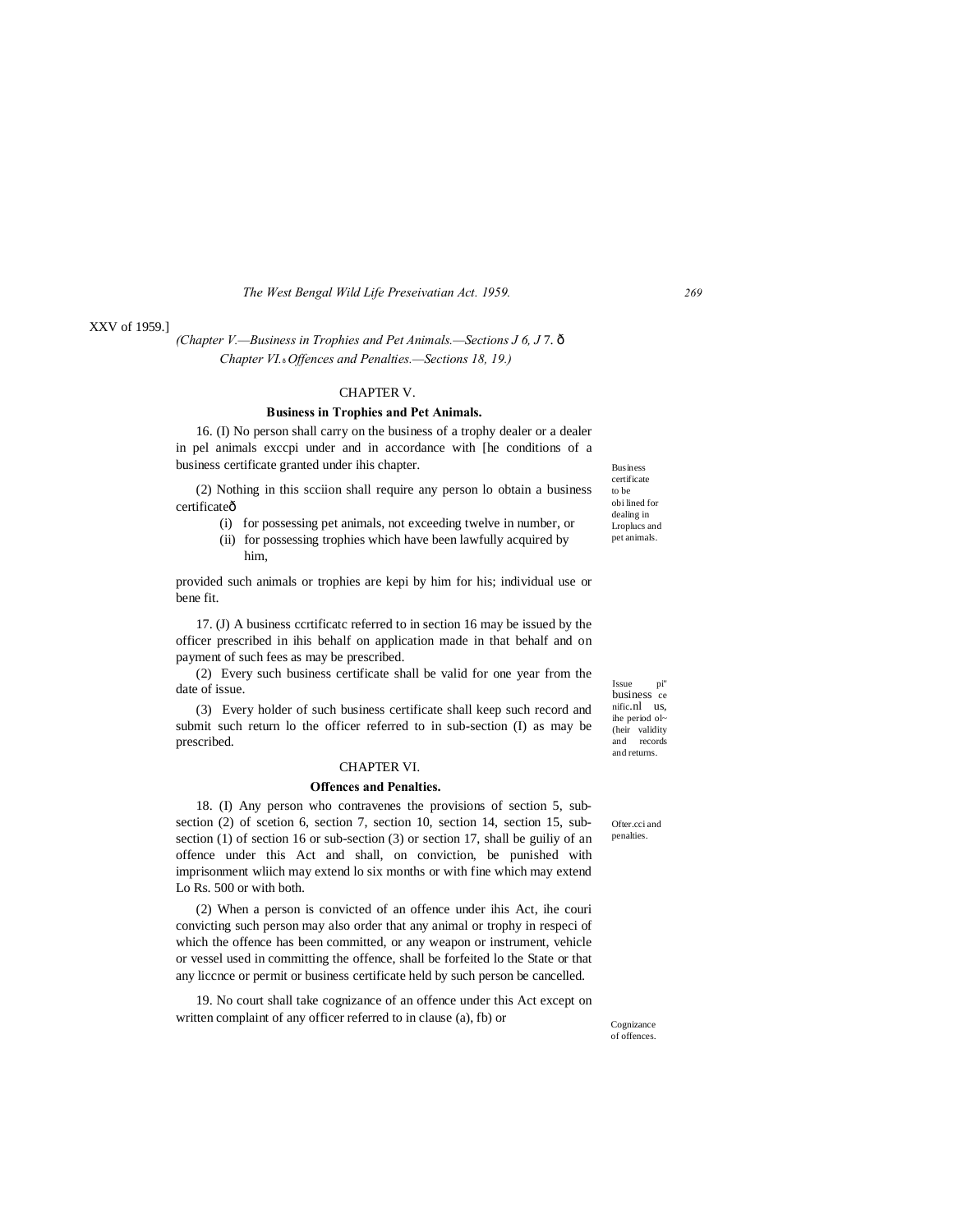#### **IWest Ben. Act**

#### *(Chapter Vf.—Offences and Penalties.—Sections 20, 21.)*

rank of a Sub-Inspector of Policc and unless the prosecution is instituted wilhin three months from the dale on which the offence is alleged to have been committed.

Power of entry, scorch, seizure and **OLTCSL** 

20. (1) Any officer referred to in clause (a), (b), (c) or (d) or subsection (I) of scction 3 or any policc-officer not below the rank of a Sub- Inspector of Poice may, if he has reasonable grounds for believing [hat a person has committed an offence under this Act, ô

- (a) require such person to producc for his inspection, any animal or carcase thereof, or any trophy in his possession, or any liccnce, permit or business certificate issued lo him under this Act.
- (b) stop, enter and search any vehicle or vessel in the occupation of any person and open and search any package or other tiling in his possession;
- (c) seize any animal or carcase thereof, or any trophy or any weapon, instrument, vehiclc or vessel, if there is reasonable ground for believing that it has been procured or used in committing such offence; .
- (d) arrest any person against whom reasonable suspicion exists of having committed such offcncc.

(2) Any officer arresting a person under clause (d) of subsection (1) may release him on his executing a bond in the prescribed form to appear if and when so required before a Magistrate having jurisdiction in the case or before the ofFiccr-in-charge of the nearest police-station.

(3) Where a person arrested under clausc (d) of sub-seclion (1) is not released under sub-scction (2), the officer arresting him shall forthwith take and produce him to the officer-in-charge of the nearest police-station, who shall deal with him according to law.

(4) Any officer making any seizure under clause (c) of subsection (1) shall forthwith take and produce ihe objects seized to the officer-in-charge of the nearest police-station, who shall deal with them according lo law.

Compoundwgof otfcnces.

21. Notwithstanding anything coniaincd in the foregoing sections of this chapter, where a person is alleged to have committed an offence under this Act, an officer refen-cd to in clause (a), (b) or (c) of subsection (1) of section 3, may, in accordance wilh such rules as may be prescribed, accept from such person, by way of composition of such olTcnce, a sum not exceeding Rs. 200, as may be determined by him. Upon payment of such sum within such period as may be prescribed, no proceedings shall be commenced against such person and any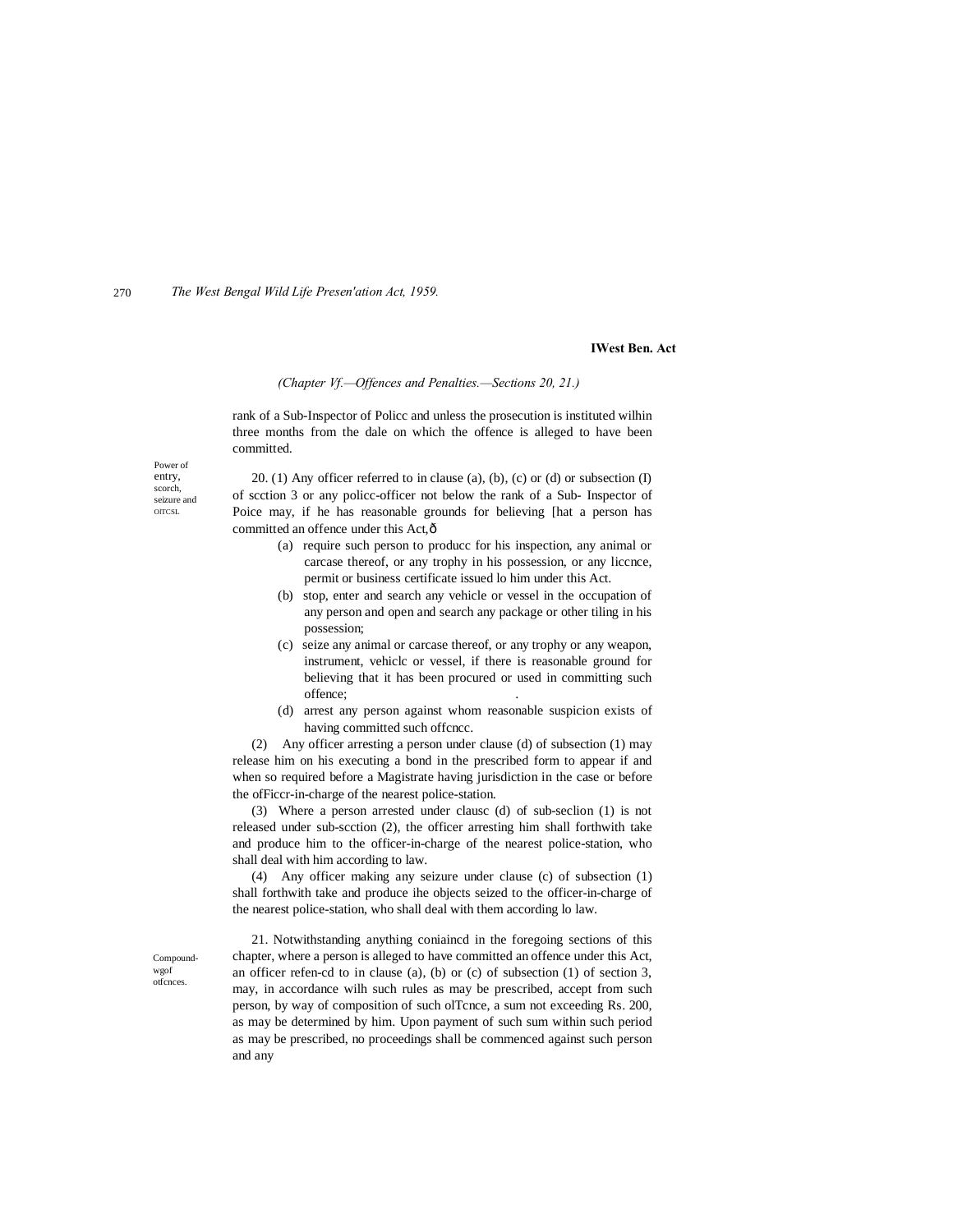#### XXV of 1959.]

Act VI of 1879. Ben. Act VIII of 1932.

#### *(Chapter VII.—Miscellaneous.—Sections 22-27 )*

#### CHAPTER VII.

#### Miscellaneous.

22. Nothing in this Acl shall be deemed to apply to [he killing or wounding in good faiih of any animal by any person in defence of himself or any other person or of any property.

23. Nothing in this Act shall be deemed lo affcet the Elephants' Preservation Acl, 1879, as amended in its application to Wcsi Bengal or ihe Bengal Rhinoceros Preservation Act, 1932, and those Acis shall continue to apply as if this Act had not come inio force.

24. Save as otherwise provided in the Constitution of India, no court shall have jurisdiction in any mailer relating lo liccnces, permits or business certificates or compensation under ihis Act.

Indemnity. 25. No suit, prosecution or legal proceeding shall lie againsl any person for anylhing in good faith done or intended to be done under this Act or the rales made thereunder.

> *26.* (1) The Slate Government may make rules for carrying out the Rules, provisions of this Act,

(2) In particular, and without prejudice lo the foregoing power, such rules may provide for all or any of the following matters, namely: $\delta$ 

- (i) anything required lo be prescribed under this Acl;
- (ii) ihe fee to be paid for any application or appeal, the period of limitation for any appeal and the procedure to be followed in appeals;
- (iii) the fee to be paid for a licence or a business certificate and ihe time and manner of payment of such fees;
- (iv) ihe management of Wild Life Sanctuaries;
- (v) the conditions to be observed by persons who have been permitted to enter or reside in a Wild Life Sanctuary,

Aci VIII 27. The Wild Birds and Animals Protection Acl, 1912, shall siand Repeal, of 191 repealed in ils application to Wesl Bengal in ihe areas in which this

271

Killing or wounding in defence of person or property. **A**cl vi of 1879. Ben. Acl V of 1932 and Ben. Acl VIII ofI9J2 nolaflccle d.

Bar or jurisdictio n.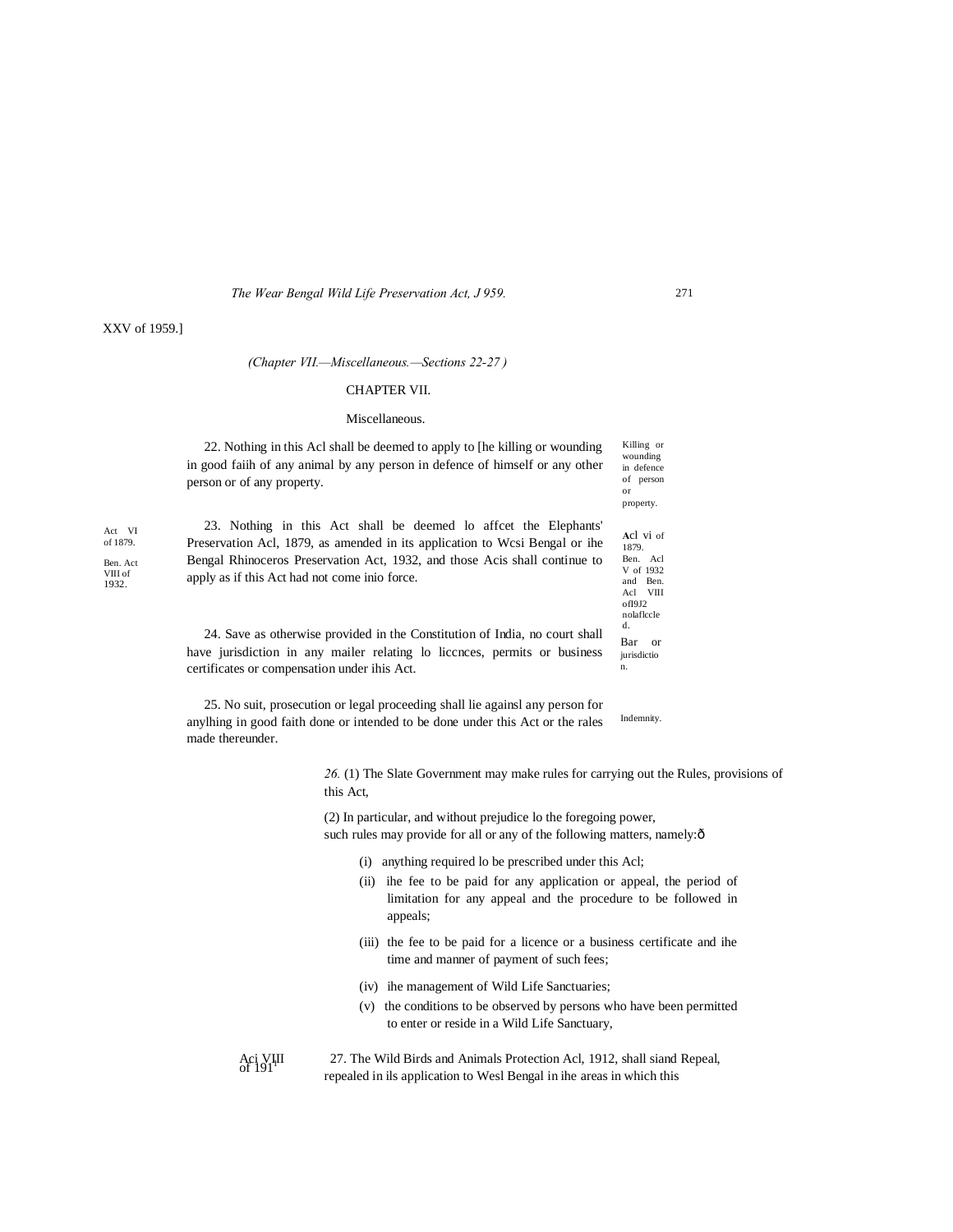### [West Ben. Act

# {The First Schedule.)

## The First Schedule.

## [See section 6(1}.]

Animals for which llie whole year may be notified as close lime.

|                | 1. Pangolin or Scaly ant-eater                           | Man is crassicaudata     |
|----------------|----------------------------------------------------------|--------------------------|
| 2.             | Lesser Panda or Cat-bear                                 | A Hit nix falgens        |
| 3.             | Elephant                                                 | Elepfias maxiintis       |
| $\overline{4}$ | Rhinoceroses                                             | Rhinoceros Sus           |
| 5.             | Pygmy hog                                                | salvanius                |
| 6.             | Female deer of all kinds                                 |                          |
|                | 7. Mute deer when hornless or<br>$\mathbf{in}$<br>velvet |                          |
| 8.             | Mousedeer                                                | Tragulus meminna         |
|                | 9. Chectal deer                                          | Axix axis Avf.v pore     |
|                | 10. Hog deer                                             | inns Cervus diivauceli   |
|                | 11. Swamp deer                                           | Bos gaums Bubal us       |
|                | )2. Gauror Indian bison                                  | bubal is Varaiuts        |
|                | 13. Buffalo                                              | monitor                  |
|                | 14. Common Monitor or Grey land                          |                          |
|                | lizard                                                   | Vara mis fJavescens Vo   |
|                | 15. Yellow land lizard                                   | saivator Python moliiri  |
|                | 16. Ringed or water lizard                               | Elachistodon Westernte   |
|                | 17. Python                                               | Tyhlriton verrucosus O   |
|                | 18. Indian egg-eating snake                              | Falconiformes, except.   |
|                | 19. Indian Salamander                                    | is us, Acci piter virgam |
|                | 20. Birds of prey (diurnal), exeepi                      | HaliaeeUts. Ichthye-pl   |
|                | sparrow-Hawks, Fishing Eagles,                           | Circus aeruginosas, Fa.  |
|                | Marsh-Harrier, and Shahin and lag<br>gar Falcons         | peregrinus and Falco c   |
|                |                                                          | Family Ardeidae Famil    |
|                |                                                          | Threskiornithidac Rhoa   |
|                | $21$ II and an $\overline{1}$ Denote                     | caryophyllacea Cairind   |

- 21. Herons and Egrets
- 22. Storks, Ibises and Adjutants
- 23. Pink-headed duck
- 24. White-winged Wood-duck
- 25. Spur-fowls

272

- 26. Blood-pheasant
- \*?7 TVn^nrinn

araiuts lS. anni rder Accipiter n ıs, haga, lco

chiquers  $\overline{y}$ donesm a aaitulais Galloperdix Ishaginis cruentus Trn o/in/rir rctfvr/T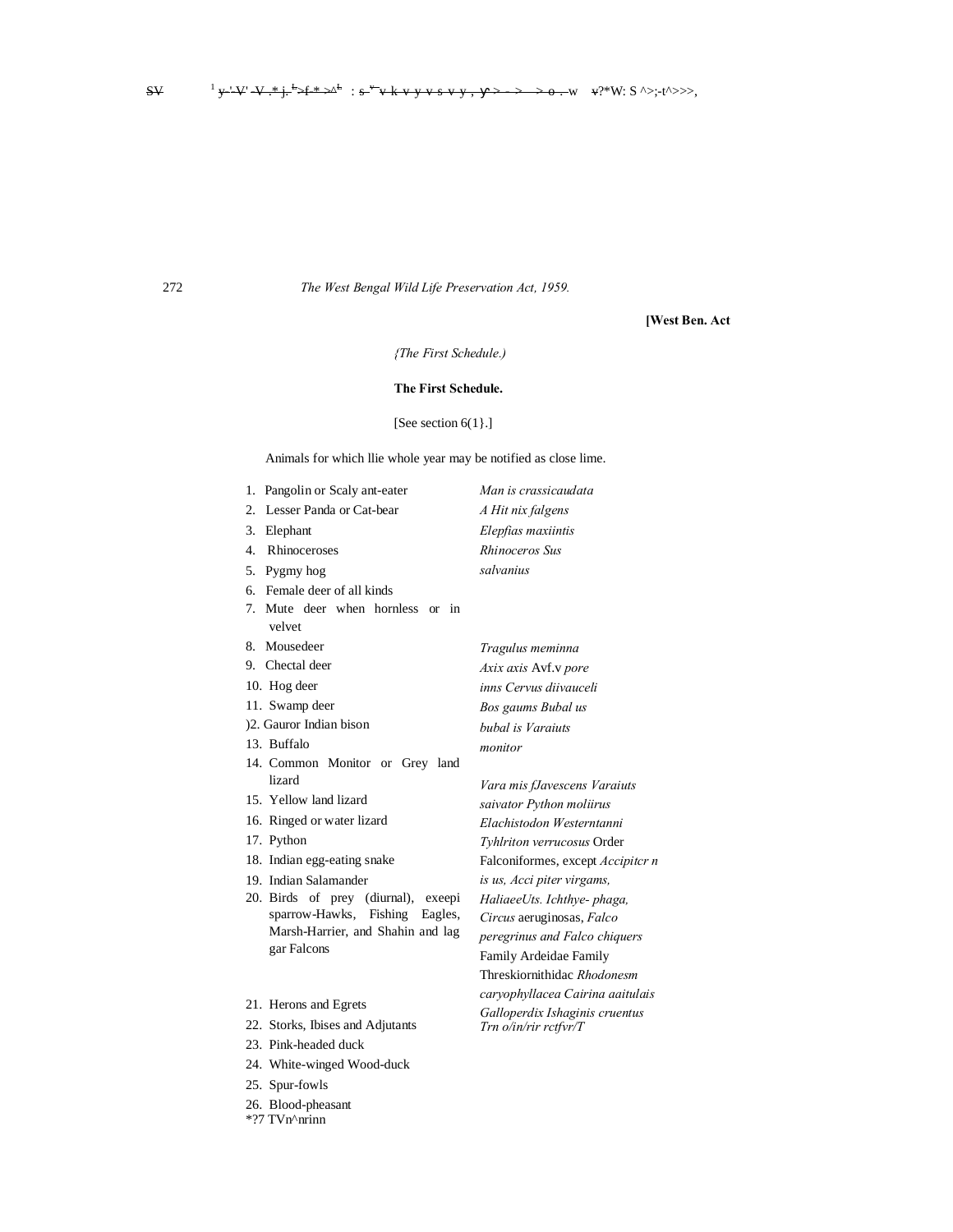# **XXV gr 1959.] .**

# *(The First Schedule.)*

| 28. | Monal or Impcyan pheasant                                                                                                             | Lophophorus impejanits                                     |
|-----|---------------------------------------------------------------------------------------------------------------------------------------|------------------------------------------------------------|
|     | 29. Floricans                                                                                                                         | Eupodotis                                                  |
| 30. | Sandgrouse                                                                                                                            | Pterocles exitsius                                         |
|     | 31. Owls                                                                                                                              | Family Strigidae                                           |
|     | 32. Rollers                                                                                                                           | Coracias and Ertrystomns                                   |
|     | 33. Kingfishers                                                                                                                       | Family Alcedinidae                                         |
|     | 34. Bee-caters                                                                                                                        | Family Mcropidae                                           |
|     | 35. Hoopoes                                                                                                                           | Upupa                                                      |
| 36. | Hornbills                                                                                                                             | Family Buceroiidae                                         |
|     | 37. Swifts                                                                                                                            | Family Apodidac                                            |
|     | 38. Barbels                                                                                                                           | Family Capiionidac                                         |
|     | 39. Woodpeckers                                                                                                                       | <b>Family Picidae</b>                                      |
|     | 40. Brondbills                                                                                                                        | Serilophus and Psarisonuts                                 |
|     | 41. Pilias                                                                                                                            | Pitta                                                      |
|     | 42. Larks                                                                                                                             | Family Alaudidne                                           |
|     | 43. Marlins and Swallows                                                                                                              | Family Apodidae                                            |
|     | 44. Blue-bird                                                                                                                         |                                                            |
|     | 45. Minivels and Cuckoo-shrikes                                                                                                       | Family Pericrocoiidac                                      |
|     | 46. Flycatchers, Shorlwings,                                                                                                          | Family Muscicapidae (Mi                                    |
|     | Babhlcrs, Laughing-thrushes,<br>Warblers. Red-starts, Robins,<br>Blackbird, Thrushes, Chats,<br>Whistling ihrush, Forktails,<br>Wrens | capinae, Timaliinae, Sylvii<br>Turdinae and Troglodytinae) |
|     | 47. Pipits and Wagtails                                                                                                               | Family Motacillidae                                        |
|     | 48. Shrikes                                                                                                                           | Lanins                                                     |
|     | 49. Swallow-shrikes                                                                                                                   | <b>Ariamiis</b>                                            |
|     | 50. Creepers and Nuthatches                                                                                                           | <b>Family Siuidac</b>                                      |
| 51. | Tils                                                                                                                                  | Family Paridae                                             |
|     | 52. Flowerpeckers                                                                                                                     | <b>Family Dicaeidae</b>                                    |
| 53. | Sunbirds                                                                                                                              | Family Nectariniidae                                       |
| 54. | Finches and Buntings                                                                                                                  | Family Fringillidac                                        |
| 55. | Weaver-binds and Munias                                                                                                               | Family Ploccidac                                           |
|     | 56. Orioles                                                                                                                           | <i><b>Oriolus</b></i>                                      |
|     | 57. Drongocs                                                                                                                          | Dicrurus                                                   |
| 58. | Jays, Magpies, Tree-pics,                                                                                                             | Family Corvidae                                            |
|     | Choughs and Crows                                                                                                                     |                                                            |
|     |                                                                                                                                       |                                                            |
|     | 59. The Greal Indian Bustard                                                                                                          | Chorioris nigriceps.                                       |